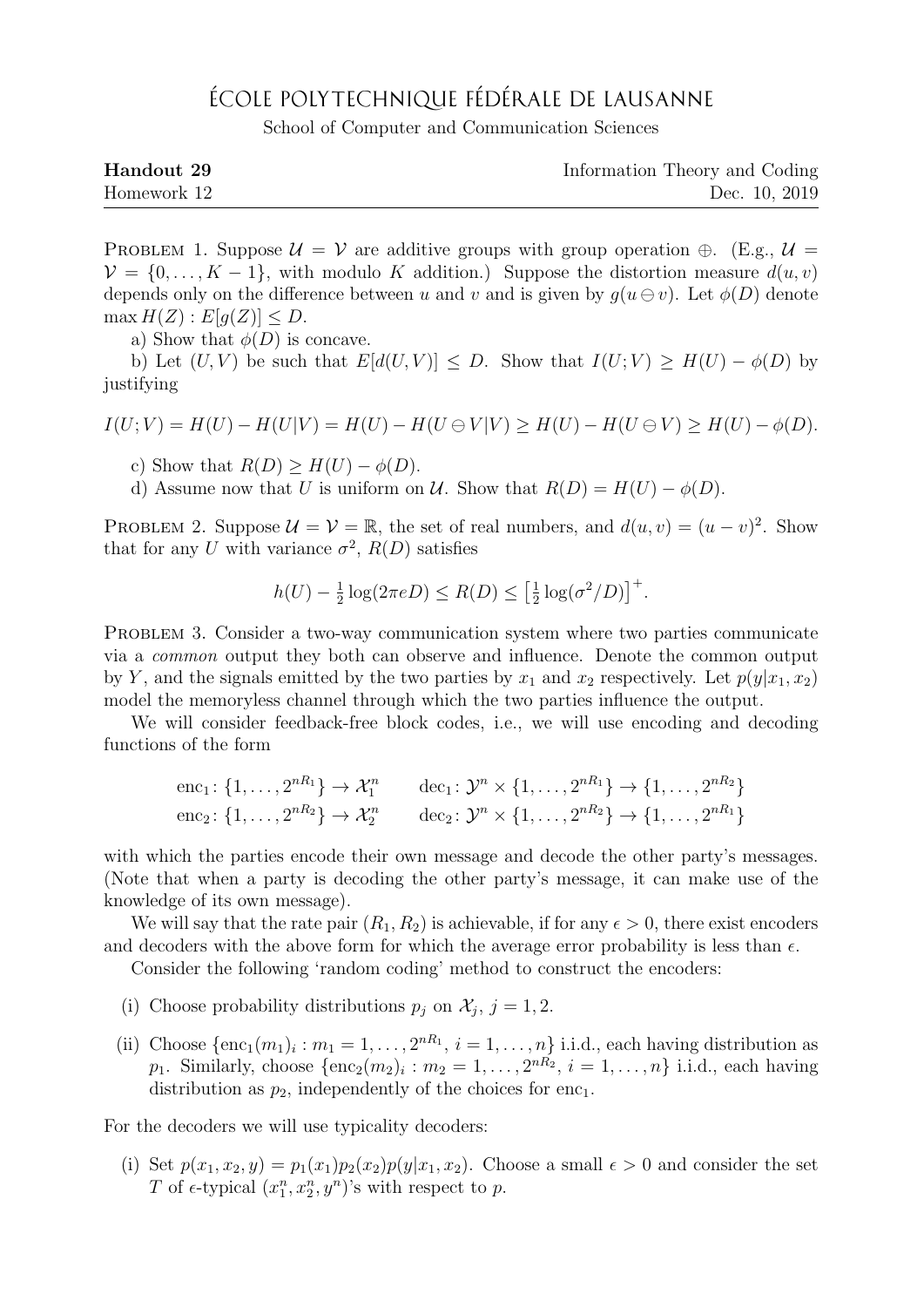- (ii) For decoder 1: given  $y^n$  and the correct  $m_1$ , dec<sub>1</sub> will declare  $\hat{m}_2$  if it is the unique  $m_2$  for which  $(enc_1(m_1), enc_2(m_2), y^n) \in T$ . If there is no such  $m_2$ , dec<sub>1</sub> outputs 0. (Similar description applies to Decoder 2.)
- (a) Given that  $m_1$  and  $m_2$  are the transmitted messages, show that  $(enc_1(m_1), enc_2(m_2), Y^n) \in T$  with high probability.
- (b) Given that  $m_1$  and  $m_2$  are the transmitted messages, and  $\tilde{m}_1 \neq m_1$  what is the probability distribution of  $(\text{enc}_1(\tilde{m}_1), \text{enc}(m_2), Y^n)$ ?
- (c) Under the assumptions in (b) show that the

$$
\Pr\{(\text{enc}_1(\tilde{m}_1), \text{enc}_2(m_2), Y^n) \in T\} \doteq 2^{-nI(X_1; X_2 Y)}.
$$

(d) Show that all rate pairs satisfying

$$
R_1 \le I(X_1; YX_2), \quad R_2 \le I(X_2; YX_1)
$$

for some  $p(x_1, x_2) = p(x_1)p(x_2)$  are achievable.

(e) For the case when  $X_1, X_2, Y$  are all binary and Y is the product of  $X_1$  and  $X_2$ , show that the achievable region is strictly larger than what we can obtain by 'half duplex communication' (i.e., the set of rates that satisfy  $R_1 + R_2 \leq 1$ .)

PROBLEM 4. Let

$$
Z_1 = \begin{cases} 1, & p \\ 0, & q \end{cases}, \qquad Z_2 = \begin{cases} 1, & p \\ 0, & q \end{cases}
$$

and let  $U = Z_1 Z_2$ ,  $V = Z_1 + Z_2$ . Assume  $Z_1$  and  $Z_2$  are independent. Note that we have a joint distribution induced on  $\mathcal{U} \times \mathcal{V}$ . Suppose that  $(U_i, V_i)$  are i.i.d according to the distribution induced as above. Sender 1 compresses  $U<sup>n</sup>$  at rate  $R<sub>1</sub>$  and sender 2 compresses  $V^n$  at rate  $R_2$ .

- (a) Find the Slepian-Wolf rate region for recovering  $(U<sup>n</sup>, V<sup>n</sup>)$  at receiver.
- (b) What is the residual uncertainty that receiver has about  $(Z_1^n, Z_2^n)$ ? i.e.  $H(Z_1^n Z_2^n | U^n V^n)$ .

PROBLEM 5. Suppose we are told that for any n and  $M$ , for any binary code with blocklength n, with M codewords, the minimum distance  $d_{min}$  satisfies  $d_{min} \leq d_0(M, n)$  where  $d_0$  is a specified upper bound on minimum distance.

(a) Show that any upper bound  $d_0$  can be improved to he following upper bound: for any  $n, M$ , for any binary code with blocklength  $n$  with  $M$  codewords

$$
d_{min} \le d_1(M, n)
$$

where  $d_1(M, n) = \min_{k: 0 \le k \le n} d_0(\lceil M/2^k \rceil, n - k).$ 

(b) Consider the trivial bound

$$
d_0(M, n) = \begin{cases} n, & M \ge 2\\ \infty, & M \le 1 \end{cases}
$$

What is the bound  $d_1$  constructed via (a) for this  $d_0$ ?